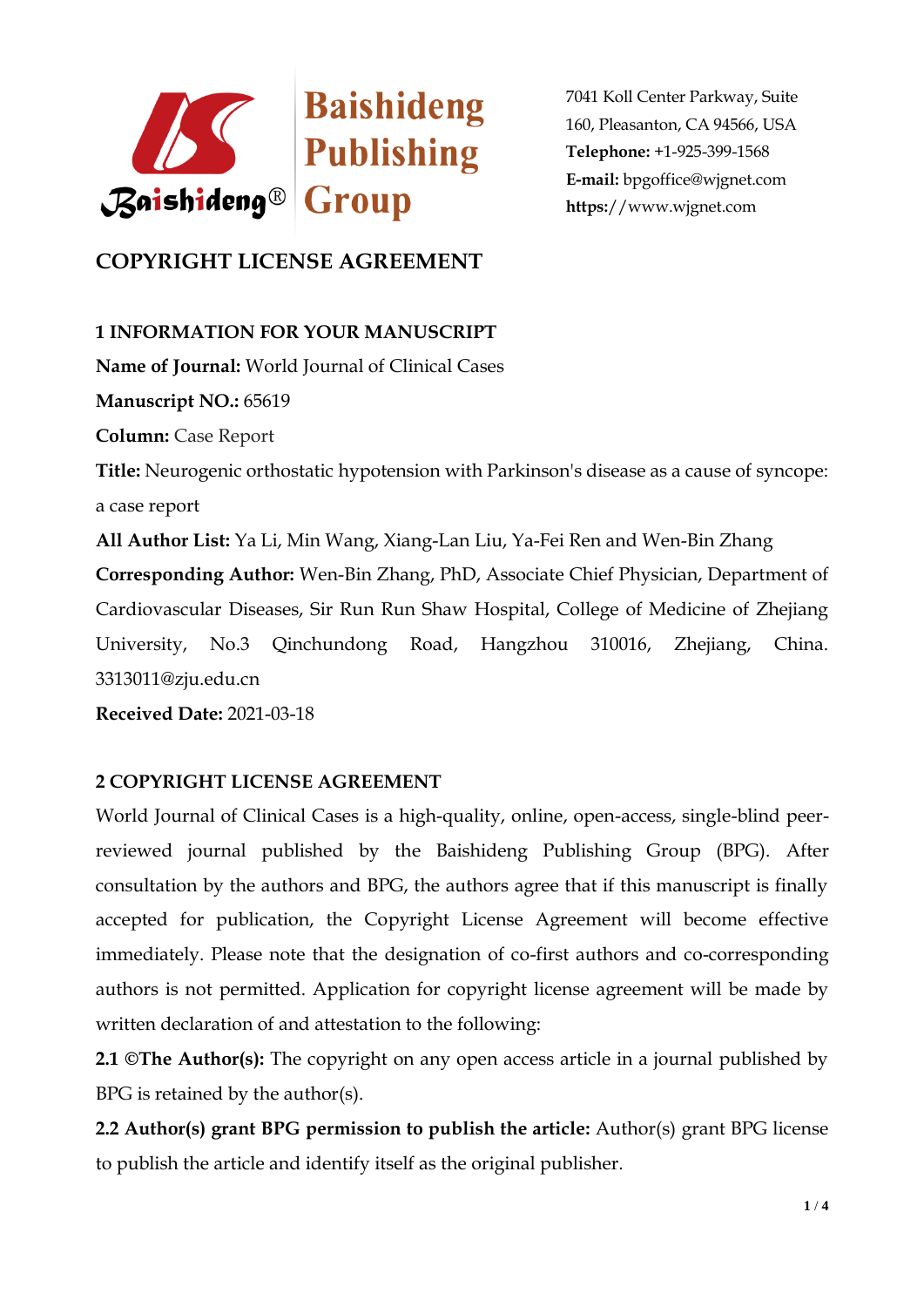

7041 Koll Center Parkway, Suite 160, Pleasanton, CA 94566, USA **Telephone:** +1-925-399-1568 **E-mail:** bpgoffice@wjgnet.com **https:**//www.wjgnet.com

**2.3 Author(s) grant copyright permission:** This article is an open-access article that was selected by an in-house editor and fully peer-reviewed by external reviewers. It is distributed in accordance with the Creative Commons Attribution NonCommercial (CC BY-NC 4.0) license, which permits others to distribute, remix, adapt, build upon this work non-commercially, and license their derivative works on different terms, provided the original work is properly cited and the use is non-commercial. See: http://creativecommons.org/licenses/by-nc/4.0/

**2.4 Simultaneous submission statement:** Author(s) certify that the manuscript is not simultaneously being considered by other journals nor is already published elsewhere.

**2.5 Academic misconduct statement:** Author(s) certify that the manuscript has no redundancy, plagiarism, data fabrication, or falsification.

**2.6 Conflict of interest statement:** Author(s) certify that there is no conflict of interest related to the manuscript. If any potential conflict-of-interest exists, author(s) certify that it is fully disclosed.

**2.7 Ethics statement:** Author(s) certify that all experiments involving animals and human subjects were designed and performed in compliance with the relevant laws regarding humane care and use of subjects.

**2.8 Referenced figures and tables authorization statement:** Author(s) certify that the manuscript's content is original, with all information from other sources appropriately referenced, and that specific permission has been granted in writing by any existing copyright holders prior to publication and is clearly cited and available.

**2.9 Author(s) grant BPG permission to use the published articles exclusively:** Author(s) grant exclusive copyright ownership to BPG for all formats of the manuscript, including print and electronic formats, English and non-English language formats, and subsequent editions such as Erratum, in addition to all rights for (1) granting permission to republish or reprint the materials in whole or in part, with or without a fee, (2) printing copies for free distribution or for sale, and (3) republishing the materials in a compendium or in any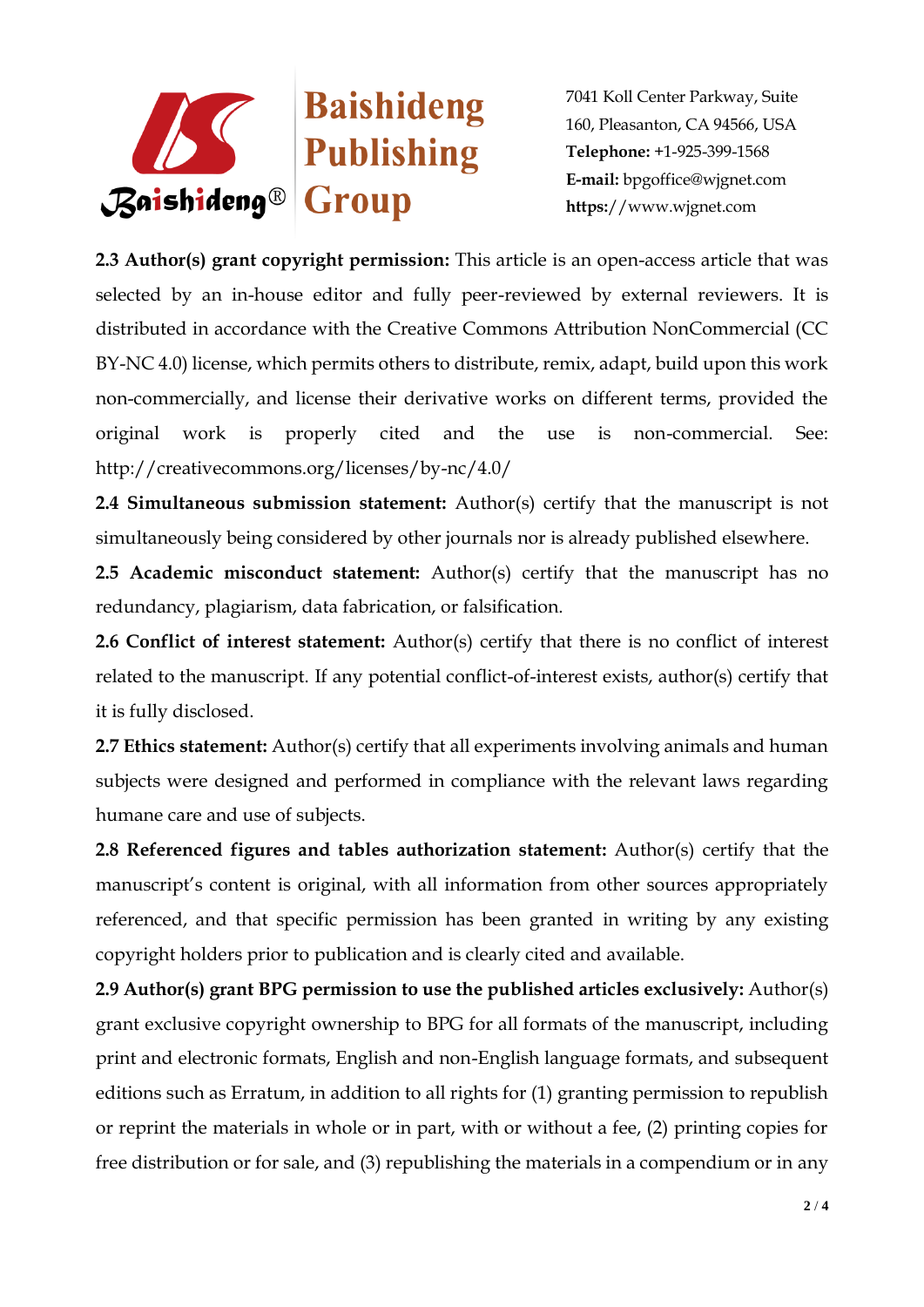

7041 Koll Center Parkway, Suite 160, Pleasanton, CA 94566, USA **Telephone:** +1-925-399-1568 **E-mail:** bpgoffice@wjgnet.com **https:**//www.wjgnet.com

other format.

**2.10 Author(s) grant BPG permission to publish manuscript-related documents:**  Author(s) grant permission to BPG to publish manuscript-related documents (*e.g.*, peer review report, answers to reviewers, CrossCheck report, signed copyright license agreement, *etc*.) at the same time that the manuscript is published online.

**2.11 Author(s) declare that the language of the manuscript is correct and free of**  language errors: Author(s) certify that the manuscript contains no errors in grammar, syntax, spelling, punctuation, or logic.

**2.12 Author(s) declare that the figure(s) and table(s) are quoted correctly:** Author(s) certify that all figures and tables have been correctly placed and clearly identified, and meet the journal's standards of high-resolution quality.

**2.13 Author(s) declare that the references are cited correctly:** Author(s) certify that the references are numbered according to their order of appearance in the main text of the manuscript.

#### **3 PUBLISHING FEE STATEMENT**

'Manuscript source' includes invited manuscripts and unsolicited manuscripts. The article processing charge (APC) is waived for invited manuscripts. The APC must be paid for any unsolicited manuscript. The APC is payable to BPG by the author(s) or research sponsor(s). All BPG publications' APC standards can be found at: <https://www.wjgnet.com/bpg/gerinfo/242>

## **4 SIGNATURES OF ALL AUTHORS**

This declaration must be signed by all authors, individually and in his/her own handwriting, following the order of the authors' names appearing on the title page of the manuscript. The manuscript will be rejected immediately if we find the declaration was not signed by authors themselves. The signature list for all authors is as follows: